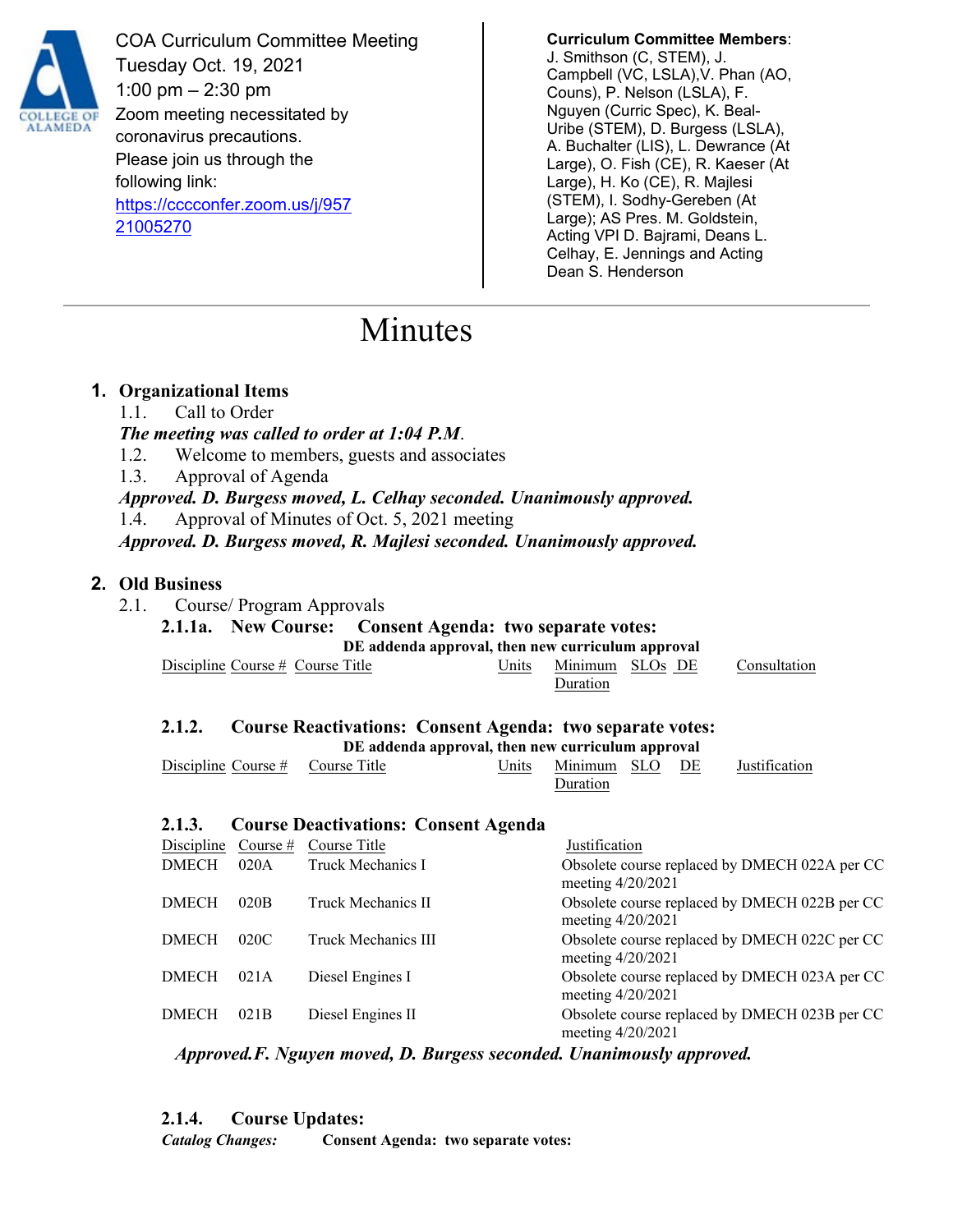| DE addenda approval, then curriculum updates approval                                                                            |            |                                         |       |                                                             |  |
|----------------------------------------------------------------------------------------------------------------------------------|------------|-----------------------------------------|-------|-------------------------------------------------------------|--|
| Discipline                                                                                                                       |            | Course $#$ Course Title                 | Units | Changes, including consultation                             |  |
| <b>Non-Catalog</b><br>Consent Agenda: two separate votes:<br>DE addenda approval, curriculum updates approval<br><i>Changes:</i> |            |                                         |       |                                                             |  |
| <b>Discipline</b>                                                                                                                | Course $#$ | Course Title                            | Units | Changes                                                     |  |
| $*ART$                                                                                                                           | 020        | Beginning Drawing and<br>Composition    | 3     | DE update: 100% under normal and emergency<br>conditions    |  |
| *ART                                                                                                                             | 022        | Intermediate Drawing and<br>Composition | 3     | DE update: 100% under normal and emergency<br>conditions    |  |
| *ART                                                                                                                             | 023        | Advanced Drawing and<br>Composition     | 3     | DE update: 100% under normal and emergency<br>conditions    |  |
| *BUS                                                                                                                             | 001B       | Managerial Accounting                   | 4     | Updated methods of instruction, updated DE to new<br>format |  |
| *BUS                                                                                                                             | 054        | <b>Small Business</b><br>Management     | 3     | Updated methods of instruction, updated DE to new<br>format |  |

*\*subject to AO and* 

*CS final review*

#### *These courses were tabled for future approvals.*

| 2.1.5.     | <b>Program Updates: Modified Programs</b><br><b>Consent Agenda</b> |                |                                                                                             |
|------------|--------------------------------------------------------------------|----------------|---------------------------------------------------------------------------------------------|
| Dept       | Program                                                            | Proposed start | Changes                                                                                     |
| 2.1.6.     | <b>Program Updates: New Programs</b><br><b>Consent Agenda</b>      |                |                                                                                             |
| $Depth$    | Program                                                            | Proposed start | Justification                                                                               |
| <b>BUS</b> | Business Administration 2.0<br>ADT                                 | fall 2022      | State-wide required update of "old" BUS Admin ADT to<br>include MATH 016. No other changes. |

## *Approved. V. Phan moved, F. Nguyen seconded. Unanimously approved.*

| 2.1.7.       | <b>Program Updates: Deactivations:</b><br><b>Consent Agenda</b> |                                                                |
|--------------|-----------------------------------------------------------------|----------------------------------------------------------------|
| <u>Dept</u>  | Program                                                         | Justification                                                  |
| <b>ATECH</b> | Light-duty Auto Repair - CP                                     | Replaced by new Light-duty Auto Repair                         |
|              |                                                                 | Certificate of Achievement approved at CC<br>meeting 9/21/2021 |

*Approved. V. Phan moved, E. Jennings seconded. Unanimously approved.*

| 2.1.8. | <b>Community Education Courses</b> |                              |  |
|--------|------------------------------------|------------------------------|--|
| Dept   | Course                             | Proposed start Justification |  |

## **3. New Business / Discussion Items:**

3.1 Reports: Curriculum Specialist: no report Tech Reviewer: no report Articulation Officer: no report